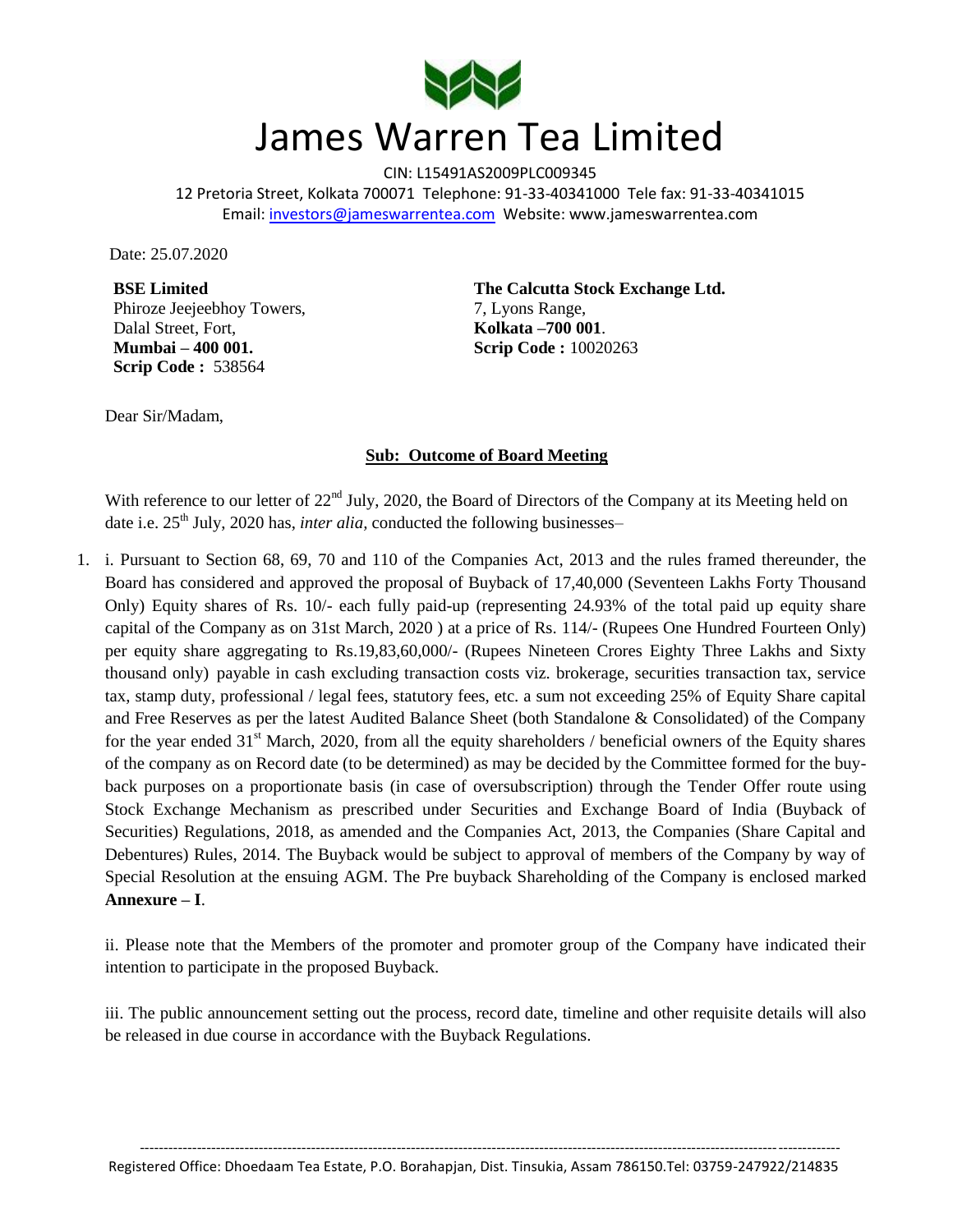

CIN: L15491AS2009PLC009345 12 Pretoria Street, Kolkata 700071 Telephone: 91-33-40341000 Tele fax: 91-33-40341015 Email: investors@jameswarrentea.com Website: www.jameswarrentea.com

- 2. Appointed Mr. Sandip Das (DIN 07979791) as an Additional Wholetime Director (Designated as a Wholetime Key Managerial Personnel) of the Company w.e.f. 25<sup>th</sup> July, 2020. Mr. Das is not related to any of the Directors or Key Managerial Personnel or Promoters of the Company. A brief profile of Mr. Das is enclosed marked **Annexure – II.**
- 3. Accepted the resignation of Mr. Bhupendra Singh Saklani (DIN: 08679443), Wholetime Director and Key Managerial Personnel of the Company with the close of business hours on  $31<sup>st</sup>$  July, 2020.
- 4. Promoted Mr. Vikram Saraogi, Chief Financial Officer & Key Managerial Personnel to Vice President of the Company w.e.f.  $25<sup>th</sup>$  July, 2020. Consequently the office of CFO & KMP deemed to be vacated by Mr. Saraogi since then.
- 5. Appointed Mr. Aditya More as the Chief Financial Officer of the Company (designated as Wholetime Key Managerial Personnel) w.e.f. 25<sup>th</sup> July, 2020. A brief profile of Mr. More is enclosed marked Annexure – III.
- 6. In-principle approval for the disposal of Tippuk Tea Estate and for this purpose has authorised the officials of the Company to negotiate the deal with interested parties and to execute all necessary documents and agreements and do such acts, deeds and things as may be required for the said purpose. Requisite updation will be made to the Stock Exchange as and when the buyer and the deed is crystallised.

The Meeting commenced at 11:00 AM and concluded at 12:15 P.M.

Thanking You,

Yours faithfully,

**For James Warren Tea Limited**

**Pooja Jaiswal Company Secretary & Compliance Officer** Encl: as above

--------------------------------------------------------------------------------------------------------------------------------------------------- Registered Office: Dhoedaam Tea Estate, P.O. Borahapjan, Dist. Tinsukia, Assam 786150.Tel: 03759-247922/214835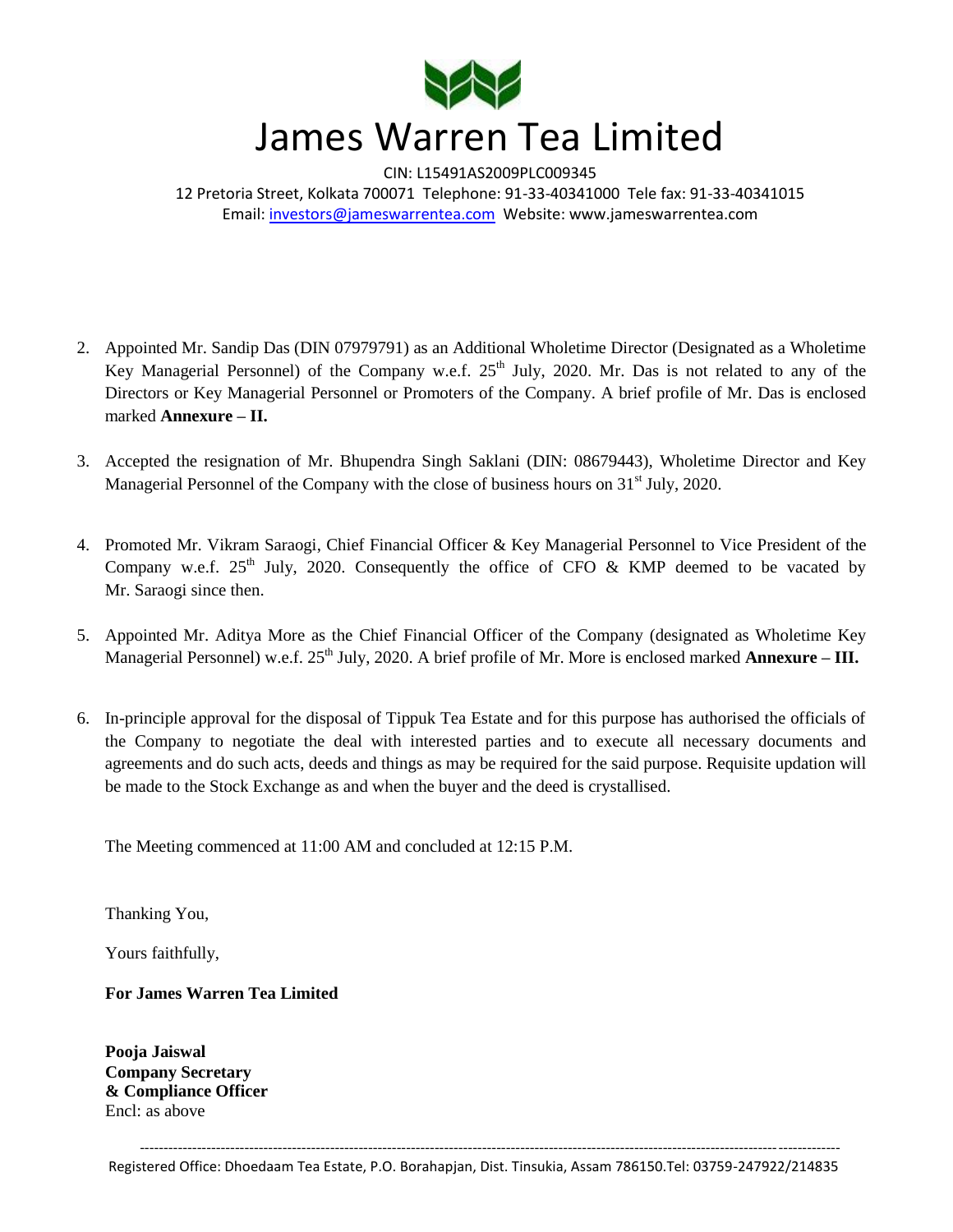

CIN: L15491AS2009PLC009345

12 Pretoria Street, Kolkata 700071 Telephone: 91-33-40341000 Tele fax: 91-33-40341015 Email: investors@jameswarrentea.com Website: www.jameswarrentea.com

## **Annexure I**

Pre Buyback Shareholding Pattern of the Company as on 31<sup>st</sup> March, 2020

| <b>Particulars</b>              | <b>Pre Buyback</b>   |                                                                           |
|---------------------------------|----------------------|---------------------------------------------------------------------------|
|                                 | <b>No. of Shares</b> | <b>Shareholding Percentage</b><br>$(\%)$ of the existing share<br>Capital |
| Promoter and Promoter<br>Groups | 5231724              | 74.96%                                                                    |
| Public                          | 1747418              | 25.04%                                                                    |
| <b>TOTAL</b>                    | 6979142              | 100%                                                                      |

---------------------------------------------------------------------------------------------------------------------------------------------------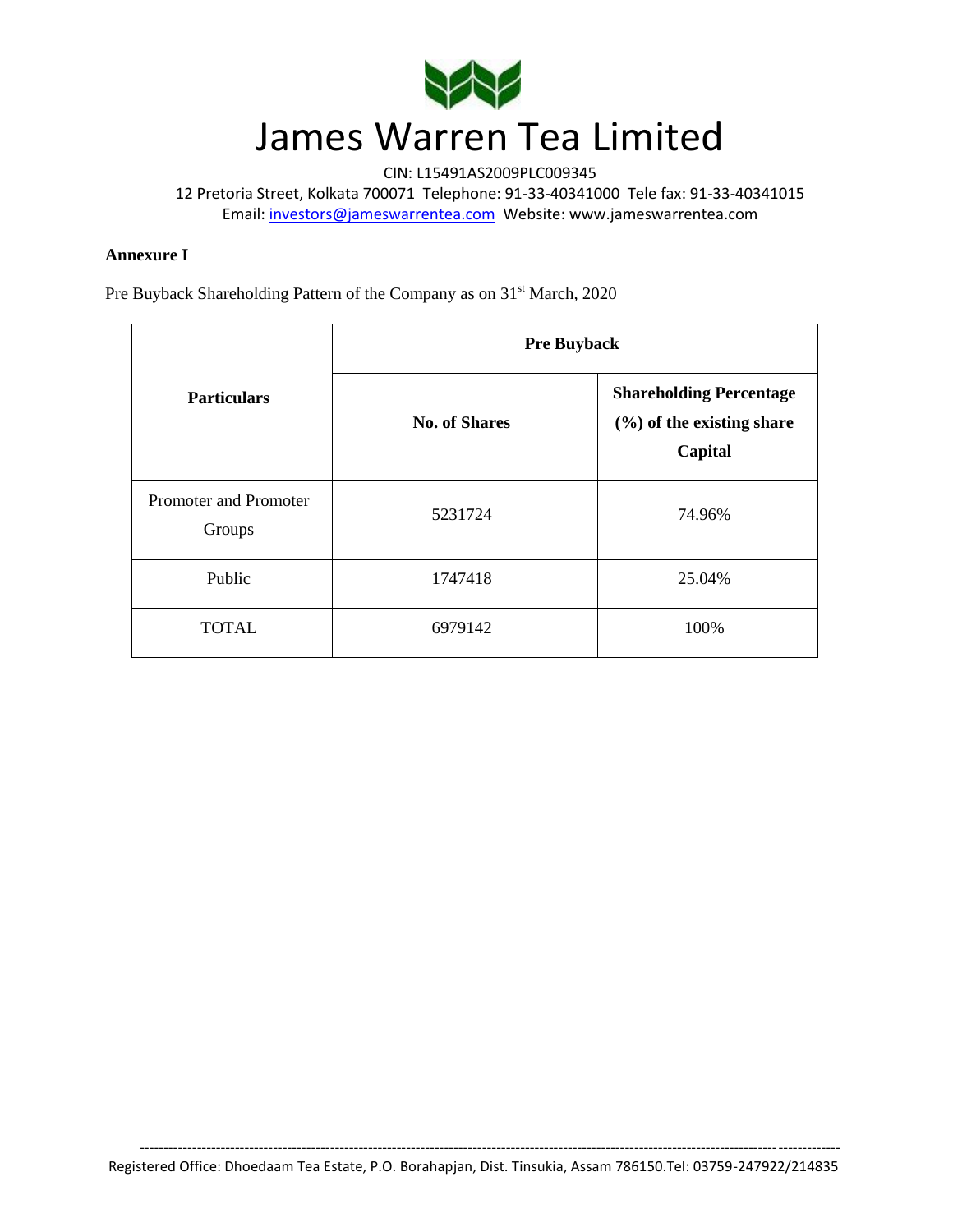

CIN: L15491AS2009PLC009345

12 Pretoria Street, Kolkata 700071 Telephone: 91-33-40341000 Tele fax: 91-33-40341015 Email: investors@jameswarrentea.com Website: www.jameswarrentea.com

> implementing operational control & operational management and Internal Audit modules development. He is also responsible for the overall financial control of the Company.

## **Annexure II**

## **Brief Profile of Mr. Sandip Das**

| <b>DIN</b>                          | 07979791                                                                                                                                                                                                                                                          |  |
|-------------------------------------|-------------------------------------------------------------------------------------------------------------------------------------------------------------------------------------------------------------------------------------------------------------------|--|
| Date of Birth                       | 03.01.1975                                                                                                                                                                                                                                                        |  |
| Qualification                       | MBA (Finance), M.Com                                                                                                                                                                                                                                              |  |
| <b>Expertise Functional</b><br>Area | Mr. Sandip Das is having a rich experience of over 18 years in<br>the field of accounts and operations. He was previously<br>associated with United Spirits Limited as Manager - Accounts<br>& Finance and before that he was with Century Ply as<br>Sr. Manager. |  |
|                                     | Mr. Das is associated with our Company since 2014 and has<br>expertise in budgeting, cost control, developing<br>and                                                                                                                                              |  |

--------------------------------------------------------------------------------------------------------------------------------------------------- Registered Office: Dhoedaam Tea Estate, P.O. Borahapjan, Dist. Tinsukia, Assam 786150.Tel: 03759-247922/214835